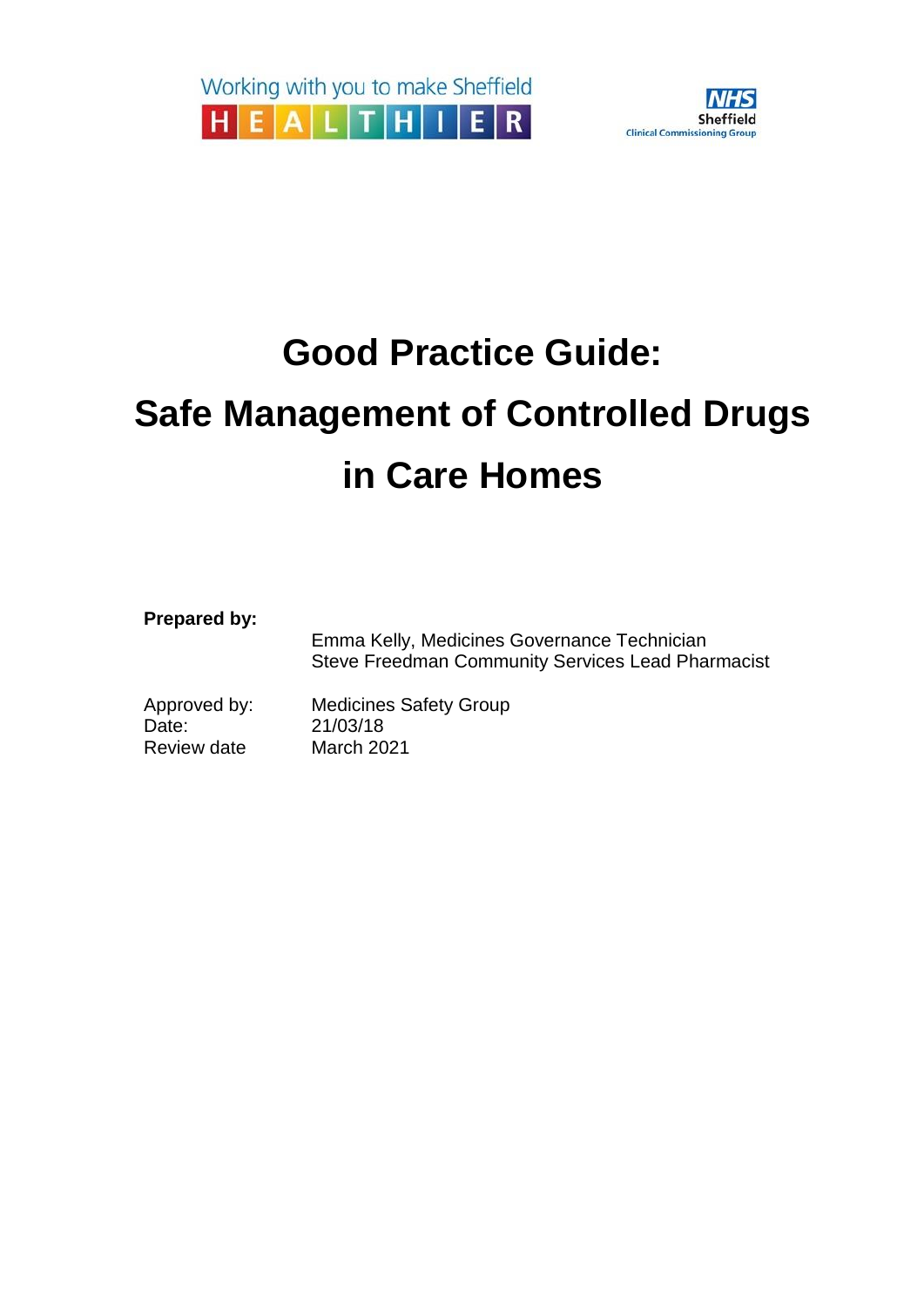## **Contents**

| Appendix III Checklist - Prescription Requirements for Controlled Drugs11 |  |
|---------------------------------------------------------------------------|--|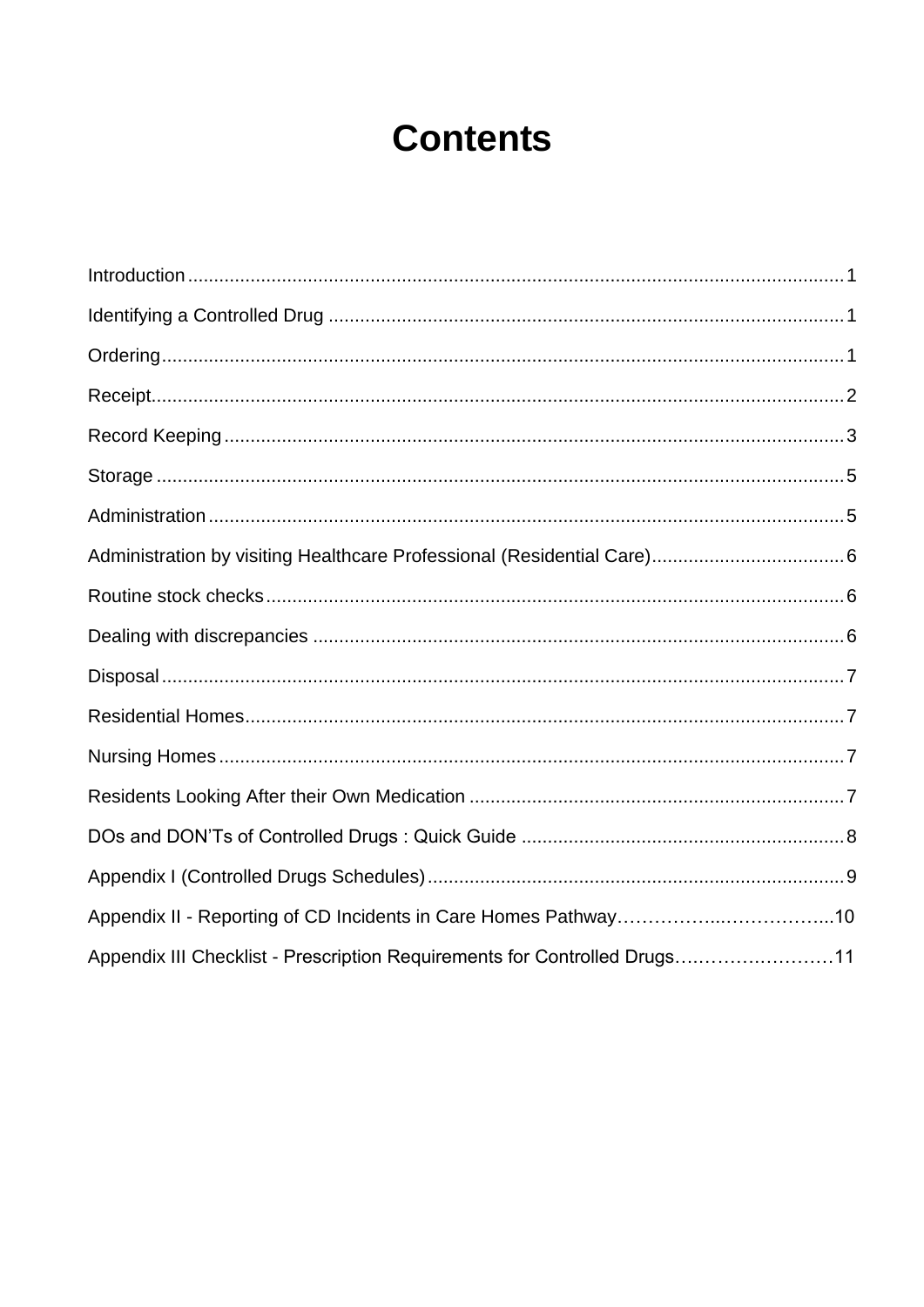

### **Good Practice Guide: Safe Management of Controlled Drugs in Care Homes**

#### <span id="page-2-0"></span>**Introduction**

<span id="page-2-2"></span>This guide intends to provide care homes with information required to support safe management of controlled drugs (CDs) in line with current legislation, CQC fundamental standards<sup>1</sup>, safeguards and good practice guidance as recommended in NICE SC1 Managing Medicines in Care Homes<sup>2</sup> and NICE Guidelines NG46 Controlled Drugs  $-$  Safe Use and Management<sup>3</sup>.

Each home should have a policy in place to cover all processes relating to CDs specific to that home.

### <span id="page-2-1"></span>**Identifying a Controlled Drug**

Medicines are classified as being a 'controlled drug' when they are subject to control under the Misuse of Drugs legislation.

The schedule that a drug is classified under specifies which particular controls are imposed on them by law including those relating to record keeping, safe storage, destruction or disposal. Schedule 2 CDs have controls imposed on them relating to all elements whilst Schedule 3 CDs have some exemptions (such as safe storage requirements).

To avoid confusion it is suggested that good practice would be to treat all Schedule 3 CDs as if they had all controls imposed on them i.e. the same as Schedule 2 CDs (See **Appendix I**)

Medicines arrive in care homes via several different routes making it difficult to identify those classified as controlled drugs. The following points may be considered:

- The manufacturer's original packs of medicines will bear the symbols  $\vert$  c POM
- British National Formulary [\(https://bnf.nice.org.uk/\)](https://bnf.nice.org.uk/) uses a symbol to identify controlled drugs and identify which schedule relates to that particular drug e.g.  $CD3$
- Examples of schedule 2 & 3 controlled drugs can be found in **Appendix I**
- Check with the supplying community pharmacy
- CDs received from the community pharmacy should be packed separately to non CDs and a CD delivery note will require to be signed by appropriate care staff

1

<sup>1</sup> <http://www.cqc.org.uk/what-we-do/how-we-do-our-job/fundamental-standards>

<sup>&</sup>lt;sup>2</sup> <https://www.nice.org.uk/guidance/SC1/chapter/1-Recommendations>

<sup>3</sup> <https://www.nice.org.uk/guidance/ng46>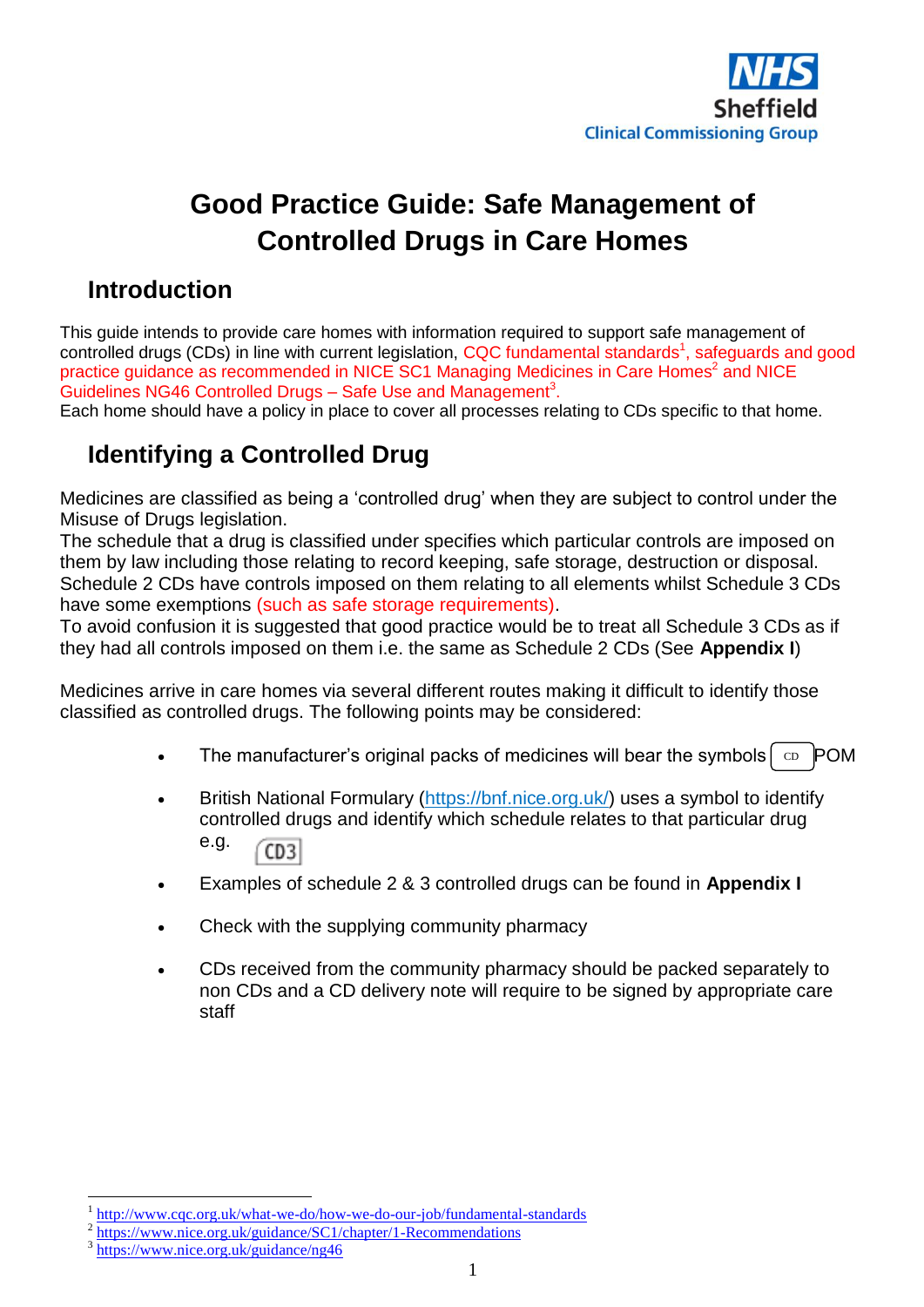### **Ordering**

- Prescription requests for CDs for a specific resident can be made to the GP in the same manner as for other medication. The GP is consulted for appropriate treatment and quantities.
- No more than one month supply to be ordered at one time
- Care is required when considering the quantity of CD's required for the patient and should be reviewed regularly since, for palliative care, the patient's needs may change.
- Overstocking of CDs should be avoided in order to reduce waste, prevent difficulties with storage space and also reduce the time involved in stock balance checks.
- Carefully check that the received prescription matches the request as any mistakes or discrepancies found at a later point may delay the supply of CDs to the resident
- CDs prescriptions do not have to be handwritten, they can be computer generated. The prescription requires the form (eg. tablet/capsule/patch), the quantity in words and figures, the date, full directions and must be signed by the prescriber.
- A checklist of prescribing requirements can be found in Appendix II

### <span id="page-3-0"></span>**Receipt**

- Check the CDs received are correct against copies of the original request or prescription. This check includes:
	- Drug name
	- Quantity Where possible, physically count tablets, capsules, ampoules, prefilled syringes and patches ensuring that the quantity received matches the quantity on the label and on the Medicines Administration Chart (MAR). For liquids, check that the seal has not been tampered with. Staff are not expected to measure the volume of part filled bottles (unless this is stipulated in the individual care home policy).
	- Formulation Tablets, capsules, patches, injections, liquids, etc.
	- Strength milligram per unit dose or volume.
	- Expiry date of preparation
	- Preparation fit for use i.e. no damage
	- Clear dose instructions
- After the checks have been performed and are correct, the MAR can be signed identifying the quantity received and dated by the receiving member of staff.
- Any discrepancies to be reported immediately to the care home manager and the community pharmacist
- On receipt of the CD, the drug name, the strength, the formulation, the date, quantity and source must be entered into the CD register **as soon as possible** and signed by the receiving member of staff. A second suitably trained member of staff must also sign as a witness. The medication must be stored safely in the CD cabinet as soon as possible after receipt and paperwork completed
- If the CD is collected from the pharmacy by a member of the care home staff there should be a procedure in place that provides an audit trail. The collecting member of staff will be required to present acceptable ID.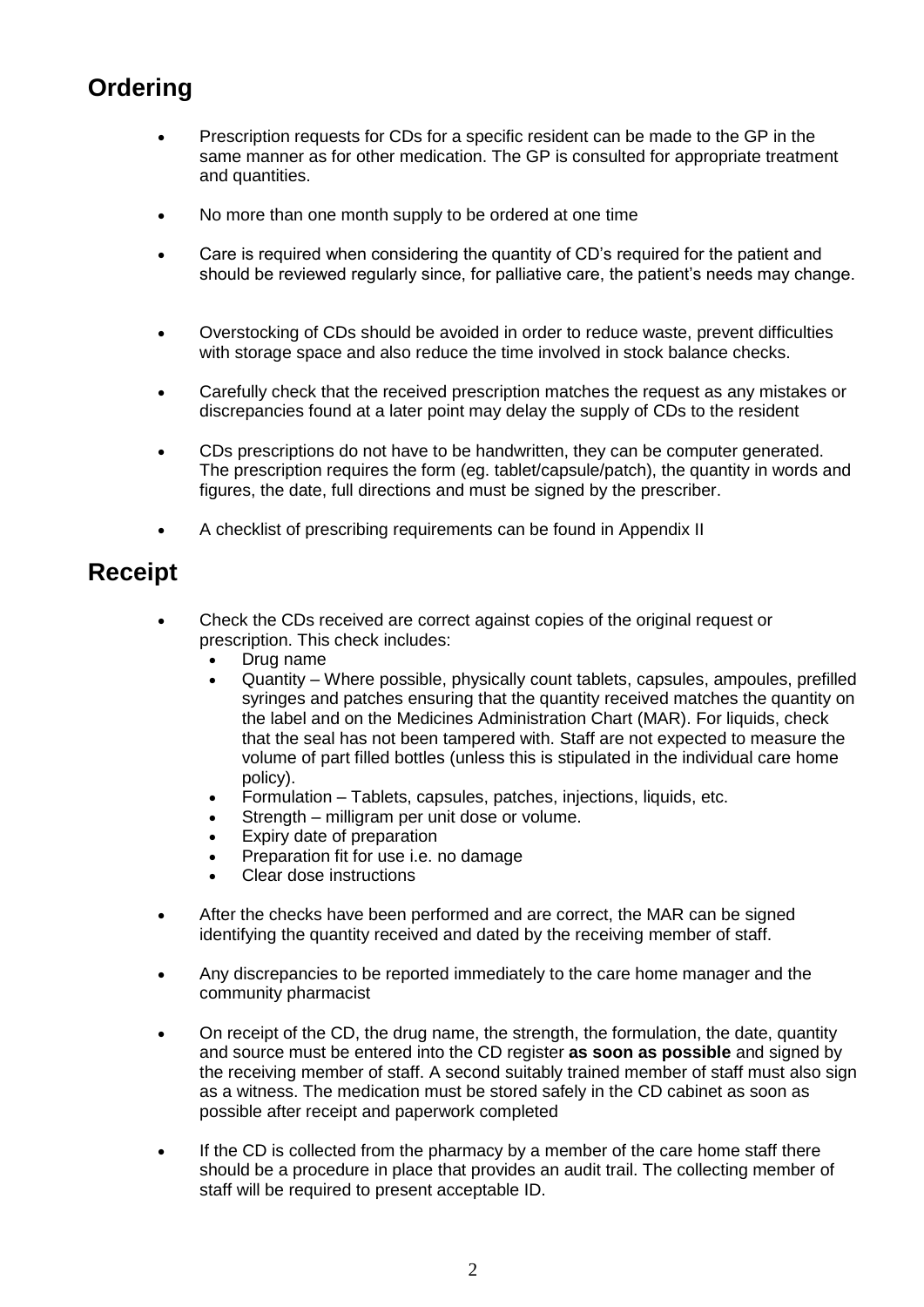### <span id="page-4-0"></span>**Record Keeping**

- The CD register is a bound book with numbered pages.
- The CD register must be used to record the receipt, administration, disposal and transfer of controlled drugs held by the care home.
- The entry must be made as soon as possible on the same day.
- The CD register should not be used for any other purpose.
- The CD register must be kept in a secure place when not in use.
- A separate page must be used for each form, strength of each medication and resident. The name, strength and form of each medication and the name of the resident should be recorded at the top of each page.
- The CD register should include an index page, indicating for individual residents, on which page of the CD register each CD can be found.
- Entries must be in chronological order.
- Entries must not be cancelled, altered, "Tippexed" or crossed out. Corrections must be made using marginal notes or footnotes which are signed and dated.
- All entries should be signed and dated by the member of staff making the entry and witnessed by a suitably trained member of care home staff (where practical to do so) who should also sign the entry .
- The administration of a CD should be recorded in the CD register indicating the name of the resident, the dose given and time administered.
- The running balance should be kept to ensure that irregularities or discrepancies are identified as quickly as possible. The balance should be updated each time an entry is made. It is good practice to check all stock (including zero balances where appropriate) after every dispensing where possible, with a minimum of weekly checks.
- The CD register should be kept for two years from the last entry. Good practice would be to retain the CD register for longer as cases can take several years to come to light or before they go to court.
- When transferring the drug record to a new page in the CD register the amount remaining should be identified with 'carried forward from page x' written clearly on the new page.

#### **See Tables 1 to 3 (page 4) for examples of entries in the CD register**

**Electronic CD registers** are permitted as an alternative. Legislation requires that computerised entries must be:

- Attributable to the person who created the record
- Secure
- Cannot be altered at a later time
- Capable of being audited
- Compliant with best practice
- Accessible from the care home and capable of being printed.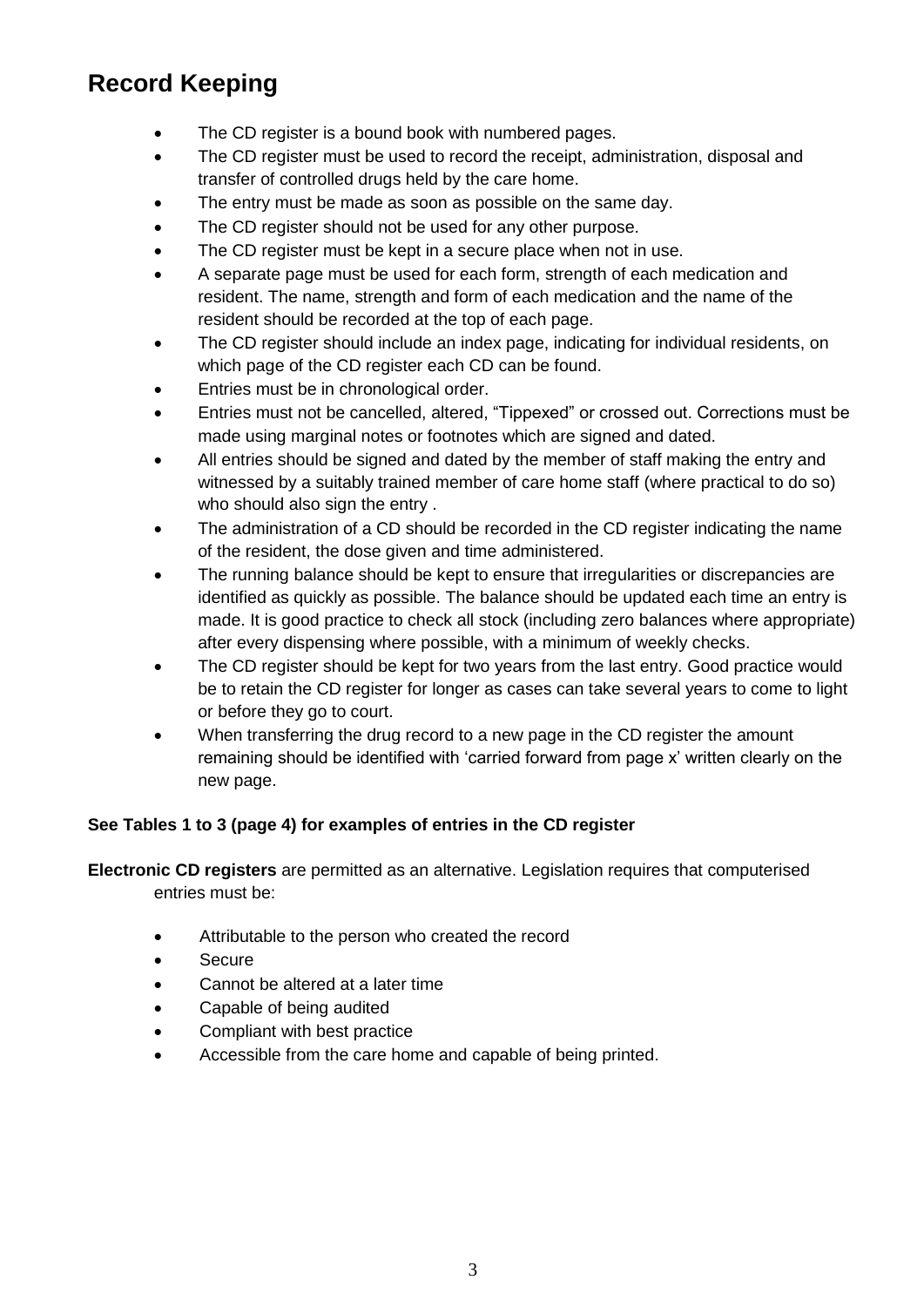| Table 1                                                                 |                                                                                               |            |                                       |            |                |
|-------------------------------------------------------------------------|-----------------------------------------------------------------------------------------------|------------|---------------------------------------|------------|----------------|
|                                                                         | <b>Alfred Smith</b>                                                                           |            | <b>Morphine Sulphate 10mg tablets</b> |            | page 1         |
|                                                                         |                                                                                               |            |                                       |            |                |
| Date                                                                    | Quantity/<br>dose                                                                             | Time given | Given by                              | Checked by | balance        |
| 1/12/2020 20x 10mg tablets received from Hills pharmacy j smith f black | 20                                                                                            |            |                                       |            |                |
| 1/12/2020                                                               | $1 \times 10mg$                                                                               | 22.00hrs   | $j$ smith                             | f black    | 19             |
| 2/12/2020                                                               | $1 \times 10mg$                                                                               | 9.00hrs    | MJjohnson                             | s. Jones   | 18             |
| 2/12/2020                                                               | $1 \times 10mg$                                                                               | 13.00hrs   | MJjohnson                             | s. Jones   | $16*$          |
| 2/12/2020                                                               | $1 \times 10mg$                                                                               | 17.00hrs   | MJjohnson                             | s. Jones   | 15             |
| 2/12/2020                                                               | * Error in subtraction<br>j smith" MJjohnson                                                  |            |                                       |            | 16             |
| 3/12/2020                                                               | Stock check performed by Myjohnson j smith                                                    |            |                                       |            | 16             |
| 4/12/2020                                                               | Stock check performed by f black s. Jones                                                     |            |                                       |            | 16             |
| 5/12/2020                                                               | Stock check performed by $f$ black $s$ . Jones                                                |            |                                       |            | 16             |
| 6/12/2020                                                               | Stock checked performed by j smith Mljohnson                                                  |            |                                       |            | 16             |
|                                                                         |                                                                                               |            |                                       |            |                |
| 8/12/2020                                                               | Resident medication reviewed by GP and no longer<br>required                                  |            |                                       |            |                |
|                                                                         | 16 x 10mg morphine sulphate returned to pharmacy <sup>a</sup> for<br>destruction by Mljohnson |            |                                       |            |                |
|                                                                         | J Parsons Reg No.14786 (Driver, Smiths pharmacy)                                              |            |                                       |            | $\overline{0}$ |

**a NB** Example given for Residential Homes returning unwanted CDs to pharmacy (see Disposing of CDs page 4)

#### **Table 2**

| <b>Oxycodone 5mg /5ml</b><br><b>John Green</b><br>page 4                                             |                                                                 |             |           |            |                  |
|------------------------------------------------------------------------------------------------------|-----------------------------------------------------------------|-------------|-----------|------------|------------------|
| Date                                                                                                 | Quantity/dose                                                   | Time given  | Given by  | Checked by | Balance          |
| 2/12/2020 100ml received from Hills pharmacy<br><i>jsmith</i> f black 100ml measured 100ml           |                                                                 |             |           |            |                  |
| 2/12/2020                                                                                            | $5mg = 5ml$                                                     | 14.30hrs    | MJjohnson | s. Jones   | 95ml             |
| 2/12/2020                                                                                            | $5mg = 5ml$                                                     | 18.45 hours | MJjohnson | s. Jones   | 90 <sub>ml</sub> |
|                                                                                                      |                                                                 |             |           |            |                  |
| 2/12/2020                                                                                            | $5mg = 5ml$                                                     | 23.00 hours | & Taylor  | D Davis    | 85ml             |
| 3/12/2020                                                                                            | $5mg = 5ml$                                                     | 15.15 hours | & Taylor  | D Davis    | 80 <sub>ml</sub> |
| 3/12/2020                                                                                            | Stock check performed by <i>MIjohnson j smith</i> 78ml measured |             |           |            | $78ml*$          |
| 2ml discrepancy due to measuring liquid at regular intervals therefore inevitably loses small volume |                                                                 |             |           |            |                  |
| through procedure.                                                                                   |                                                                 |             |           |            |                  |

It is acceptable to have discrepancy  $+ or - 10\%$  of volume remaining if liquid is used regularly

#### **Table 3**

|                                                                                   | <b>Alice Wood</b> | <b>Diamorphine 30mg ampoules</b> |           | page 8     |         |  |
|-----------------------------------------------------------------------------------|-------------------|----------------------------------|-----------|------------|---------|--|
| Date                                                                              | Quantity/dose     | Time given                       | Given by  | Checked by | balance |  |
| $2/12/2020$ 5 ampoules received from Hills pharmacy j smith f black<br>5 ampoules |                   |                                  |           |            |         |  |
| 2/12/2020                                                                         | 25mg              | 15.00hrs                         | MJjohnson | s. Jones   | 4 amps  |  |
| 5mg discarded Mljohnson<br>s. Jones                                               |                   |                                  |           |            |         |  |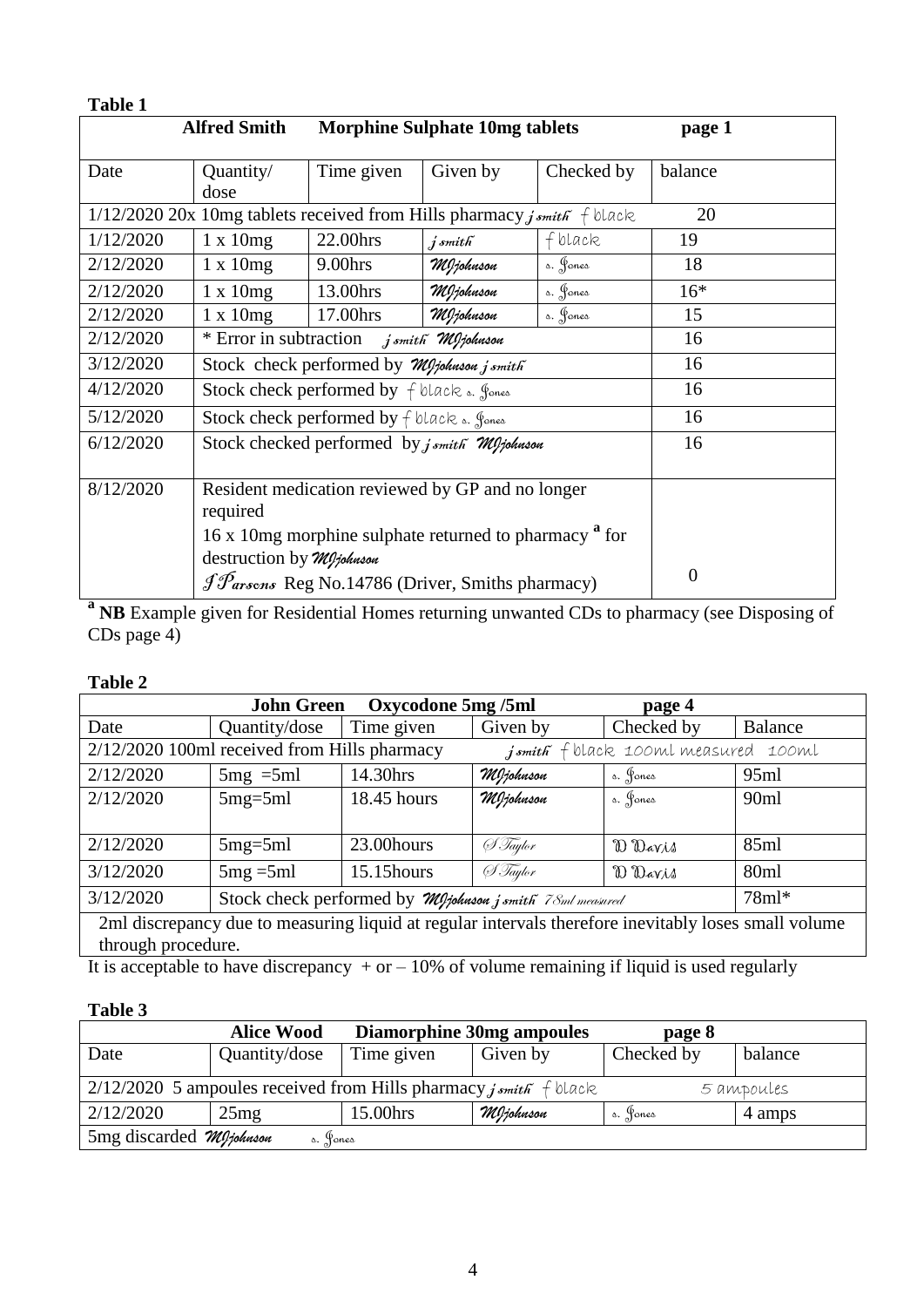#### <span id="page-6-0"></span>**Storage**

- All CDs must be held in a central location within the care home in a Home Office approved cabinet designed specifically for CDs and which complies with requirements under the Misuse of Drugs Act Safe Custody regulations:
	- o Locked non-portable cabinet
	- o Metal construction of specified gauge
	- $\circ$  Fixed to either to a solid wall or a stud wall that has a steel plate mounted behind it
	- o Fixed with either rag or rawl bolts.
- When purchasing a CD cabinet formal confirmation that it meets legal requirements should be requested from suppliers.
- It is a commonly held belief that a CD cupboard must be a 'cupboard within a cupboard' but this is **not** the case.
- Keys for CD cabinet should be kept in the possession of the person in charge of medicines at all times when not in use. When not in their actual possession, the person in charge of medicines must always know where the keys actually are or who does have them.
- Homes should consider maintaining a register for the keys with time, date and signature. Also at end of shift they should be stored in a locked safe with limited access to authorised personnel only

#### <span id="page-6-1"></span>**Administration**

- In a home registered to provide nursing care the administration of CDs should only be undertaken by a registered nurse. In a home registered to provide personal care the administration of CDs can be undertaken by a suitably trained care worker. Wherever practical, administration should be witnessed and signed by another suitably trained member of staff
- Before administering the medicine, the resident's identity, the drug, dose, route expiry date and the time should be checked with a suitably trained witness
- Immediately following administration, the nurse or carer and the witness must both sign the resident's administration chart.
- Where a separate administration card is used e.g. T34 Syringe Pump Community Administered Medication Record (pink card), administration should be cross referenced on the MAR chart - see Syringe Pump Administered Medication Record.
- The time the dose was given and the quantity used to give the dose must be recorded in the CD register after each dose is administered. Wherever practical this must be witnessed (see Table 1 and 2).
- Where part of an ampoule is administered the disposal of the remaining portion should be witnessed and recorded in the CD register (see table 3).
- The remaining balance should be counted, recorded and witnessed in the CD register after each dose is administered (see Table1 and 2).
- The administration and recording process should be fully completed for each resident, before moving on to the next.
- When a CD prescribed on a 'when required' basis is administered, the time of administration and the dose given should be recorded and initialled on the MAR sheet as well as the CD register.
- Homes should have a clear procedure in place that covers the method for recording administration where regular and when required (PRN) doses of the same CD are prescribed. The regular and PRN doses should be recorded as 2 separate entries on the MAR chart/ administration chart to provide adequate facility for recording administration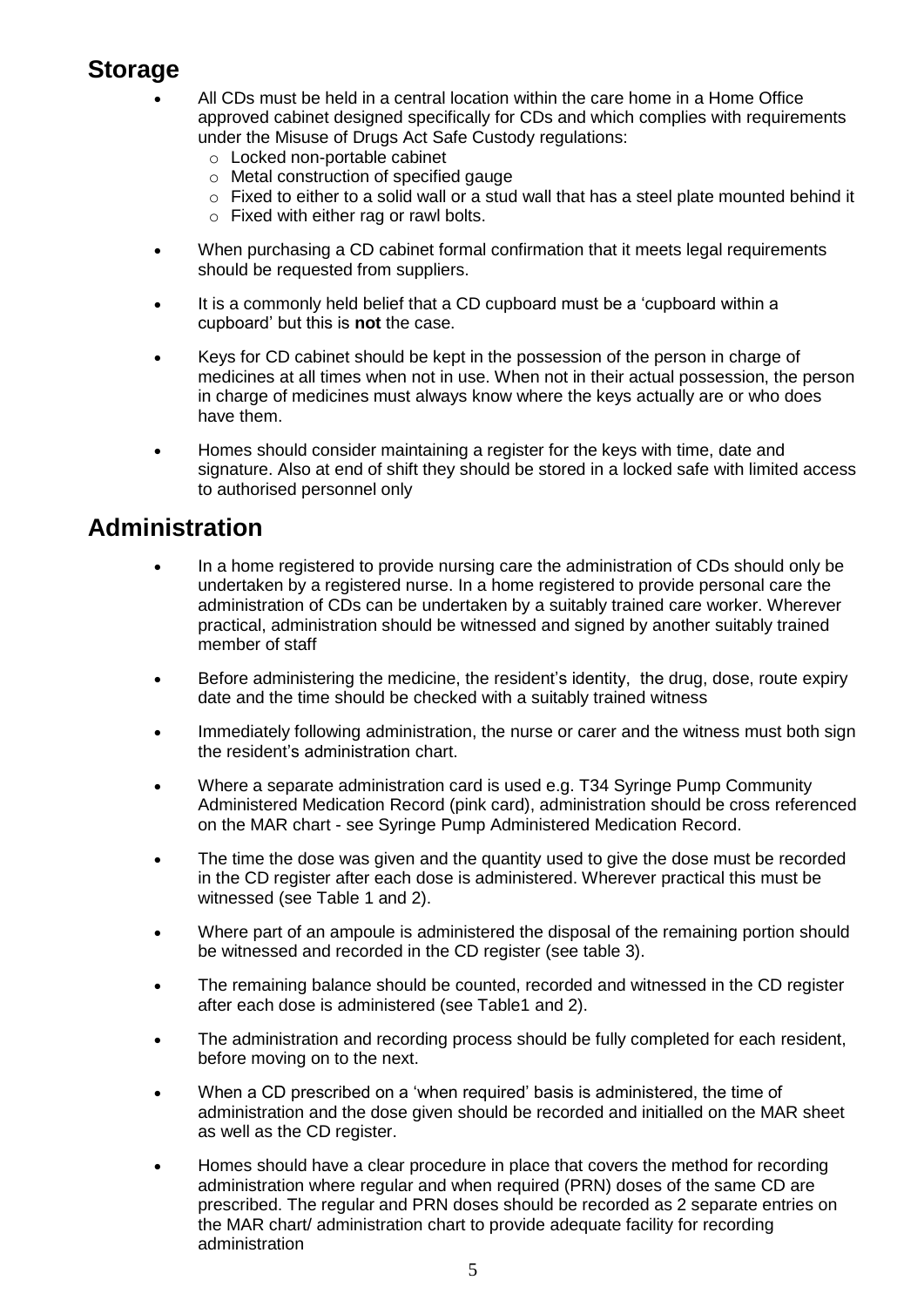#### <span id="page-7-0"></span>**Community Administered Medication Record (Pink Card)**

The 'Pink Card' is principally used to record the administration of medicines by visiting community nurses for patients in residential care. However it may be used in nursing homes by nursing staff according to their own care home processes following robust governance arrangements.

#### **Administration by visiting Healthcare Professional (Residential Care)**

- Where a visiting healthcare professional e.g. a community nurse is scheduled to administer a CD by injection, the care home staff should book out the required amount of the CD (in the register) following their normal processes **then** hand it to the visiting healthcare professional.
- The care home, not the visiting healthcare professional, is responsible for maintaining the CD register **and** the MAR chart.
- The visiting healthcare professional must record the administration on the "Community Administered Medication Record (Pink Card)" and make this available to the care home.
- The pink card should be cross referenced on the MAR chart by the care staff responsible for administering medicines.
- The "Pink Card" signed by the visiting health care professional must be left in the care home until the treatment is discontinued. On completion of treatment the visiting health care professional may then take this card away. However, since a record should be kept by the care home, the pink card should be photocopied.
- <span id="page-7-1"></span> The visiting healthcare professional should consider seeing the resident in the presence of care home staff responsible for administering medicines to the resident. This will provide assurance to the care home that a drug has been administered

#### **Routine stock checks**

- A running balance should be kept to ensure irregularities or discrepancies are identified as soon as possible
- To ensure all stocks have been entered in the register, physical stocks of all CDs should be reconciled with the running balance in the register on a regular basis e.g. daily or weekly, according to care home policy
- Each drug and quantity is checked, signed and countersigned by the competent staff members checking the CDs (see Table 1 and 2)
- Any discrepancy to be recorded and reported immediately to care home manager or deputy and follow care home policy

### <span id="page-7-2"></span>**Dealing with incidents (discrepancies, near misses and errors)**

- Where an incident is found, it should be reported **immediately** to the care home manager or deputy who should investigate promptly.
- All incidents (all unresolved discrepancies, near misses and errors) must be reported to NHS England Controlled Drugs Accountable Officer via the on-line reporting tool [\(www.cdreporting.co.uk\)](http://www.cdreporting.co.uk/)
- If a discrepancy is found to be an error of subtraction or addition in the calculation of stock balance, the following procedure should be followed:
	- Do not change the balance column or use correction fluid.
	- Under the last entry, details of the following should be made:
		- $\triangleright$  The date
		- $\triangleright$  The error in subtraction / addition (indicated with an asterisk\*)
		- $\triangleright$  The correct balance
		- $\triangleright$  The signature of the member of staff and the witnessing member of staff (see Table 1)
- If the discrepancy cannot be identified, the pharmacist who is providing a service to the home should be contacted to establish whether there have been any unrecorded returns of CDs.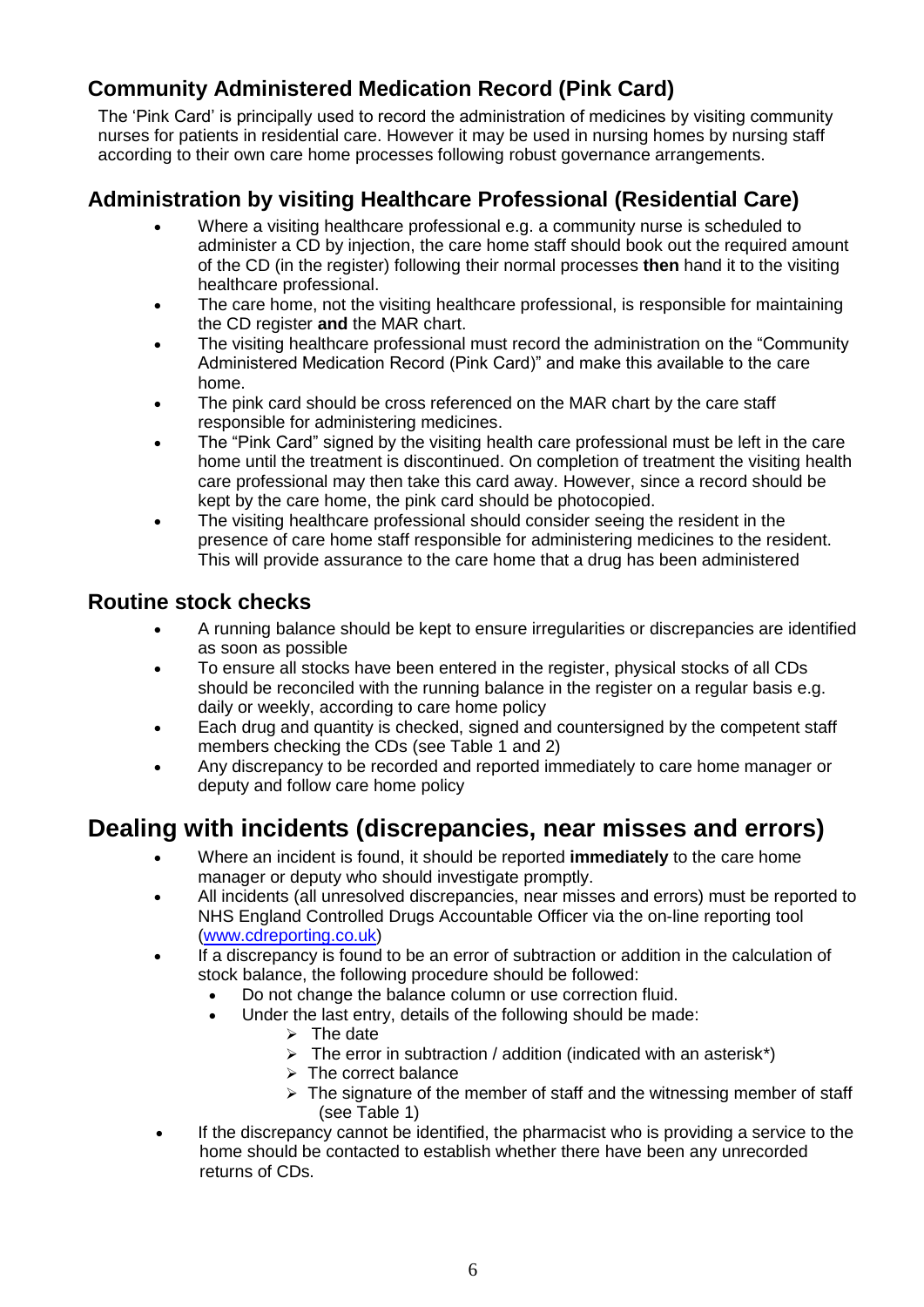### <span id="page-8-0"></span>**Disposal**

**Disposal of part ampoules or refused doses**: the care home should have a procedure for managing their safe disposal and record keeping.

When a resident dies, as with all medicines, CDs should be kept for one week in case the coroner requests them

#### <span id="page-8-1"></span>**Residential Homes**

- When CDs have passed their expiry date, or are no longer required they should be returned to the relevant pharmacy at the earliest opportunity for appropriate destruction.
- When a resident dies, as with all medicines, CDs should be sealed in a clearly identified bag and locked in the CD cabinet for one week in case the coroner requests them. They should then be returned to the relevant pharmacy at the earliest opportunity for appropriate destruction.
- Clear records should be made in the CD register of any items returned to pharmacy and signatures obtained from pharmacy staff
- Syringe Drivers 'Good Practice Guideline' is for homes to keep syringe and contents in sealed bag locked in the CD cabinet for 7 days as with rest of medicines. The time the syringe is started and the volume left could 'indicate' the rate at which the driver was set – if further investigation warranted.

#### <span id="page-8-2"></span>**Nursing Homes**

- Unwanted CDs must be deactivated in the nursing home setting
- . Deactivating kits are obtained from the waste disposal contractor or community pharmacy. Follow the directions on the deactivating kits
- The form and quantities of CDs being deactivated must be recorded in the CD register. This is to be witnessed according to the homes procedure. Both the member of staff deactivating the CD and the witness must sign the CD register.
- After adding the CD, the deactivation kit should be sealed and stored in CD cupboard overnight (to make the CDs irretrievable) and then placed in the yellow non-hazardous waste bin for disposal.

#### <span id="page-8-3"></span>**Residents Looking After their Own Medication**

- Residents can self-administer CDs if a risk assessment is undertaken and they are considered suitable to do so.
- The ability of a resident to self-administer must be reviewed periodically and if the residents circumstances change.
- For residents who self-administer, the CDs should be stored in a locked non-portable receptacle (cabinet or draw) in the residents room.
- There is no need for a record to be kept in the CD register if the resident is wholly independent i.e. ordering and collecting their own drugs.
- If the supply and collection of the residents CDs are undertaken by the home then a clear record of the following must be made in the CD register
	- Receipt from pharmacy
	- Supply to resident
	- Subsequent disposal of unwanted CD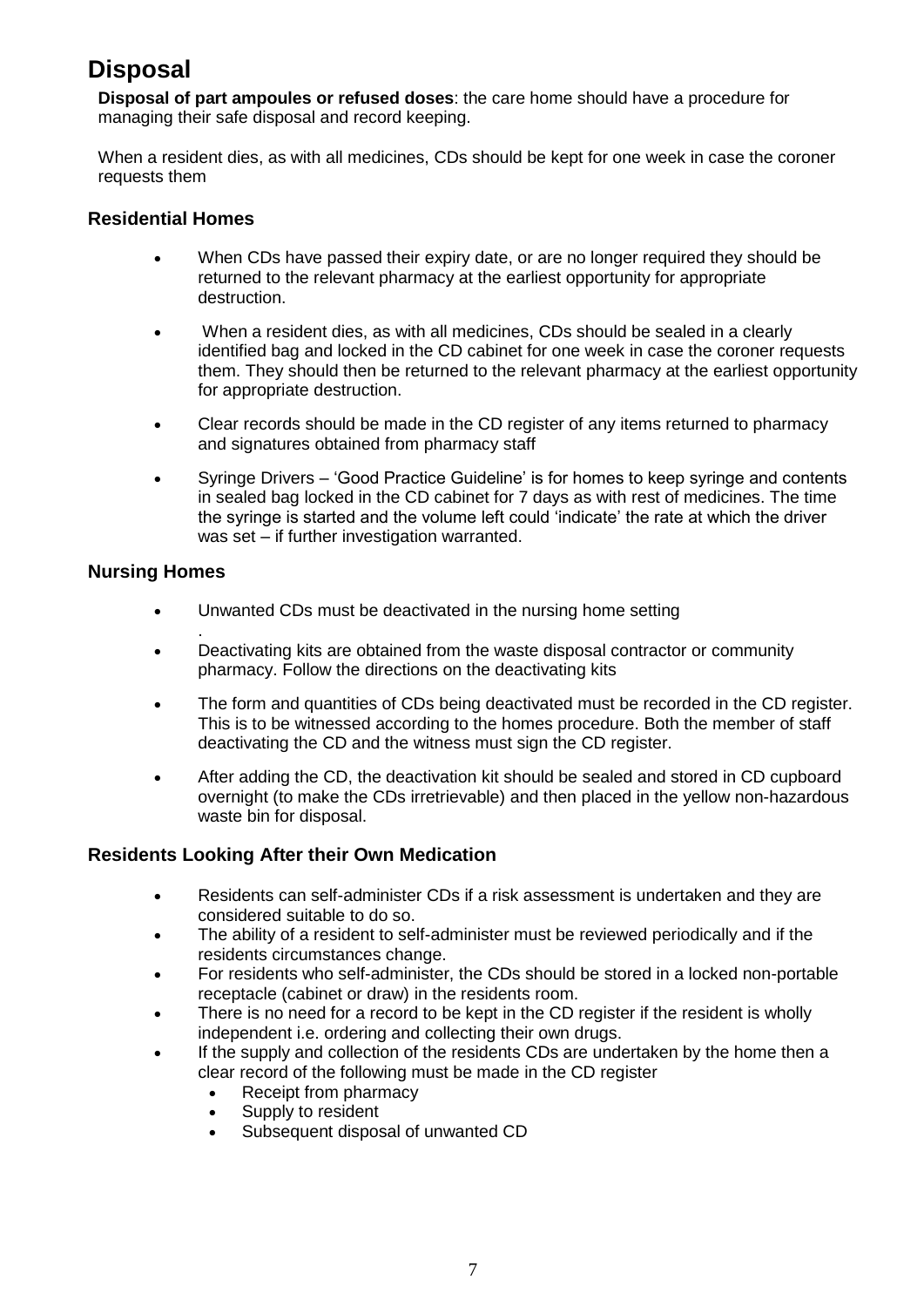### <span id="page-9-0"></span>**DOs and DON'Ts of Controlled Drugs: Quick Guide**

### **DO:**

- Store all CDs in a cupboard which conforms to the Misuse of Drugs Act
- Keep keys to the CD cupboard on the person in charge of medication at all times
- Have a bound 'register' to record receipt, administration and disposal of CDs
- Check if any new medicines received in the home are CDs but be aware that some medicines that the home treats as CDs may not be delivered separately. E.g. Oramorph 10mg in 5ml.
- Store and record Oramorph<sup>®</sup> 10mg in 5ml as a CD (good practice)
- Record all CDs in the register as soon as they are received, including those brought in by residents on admission
- Record different formulations in the appropriate manner
- Ensure wherever practical a witness signs for administration of CDs
- Ensure that administration of CDs is signed for both on the MAR and in the CD register
- Reconcile the physical stocks of CDs with the running balance in the register on a regular basis e.g. weekly
- **Ensure that any stock returned to the pharmacy for destruction or transferred to another** setting, including the residents home, are recorded in the register and the balance is recalculated.
- **Ensure wherever practical transfers of stock are witnessed by a second member of staff or** pharmacy representative, when returning CDs to the pharmacy (residential homes only)
- Report any discrepancies found immediately to the care home manager or deputy who should investigate promptly

### **DO NOT:**

- Order more than one month's supply at a time
- Cross out, change or 'Tippex' entries made in the CD register; if a mistake is made, an amendment should be signed and dated in an appropriate part of the register
- Store any items other than CDs in the CD cupboard
- Record more than one type or strength of drug on each page in the CD register
- Record more than one residents CDs on each page in the register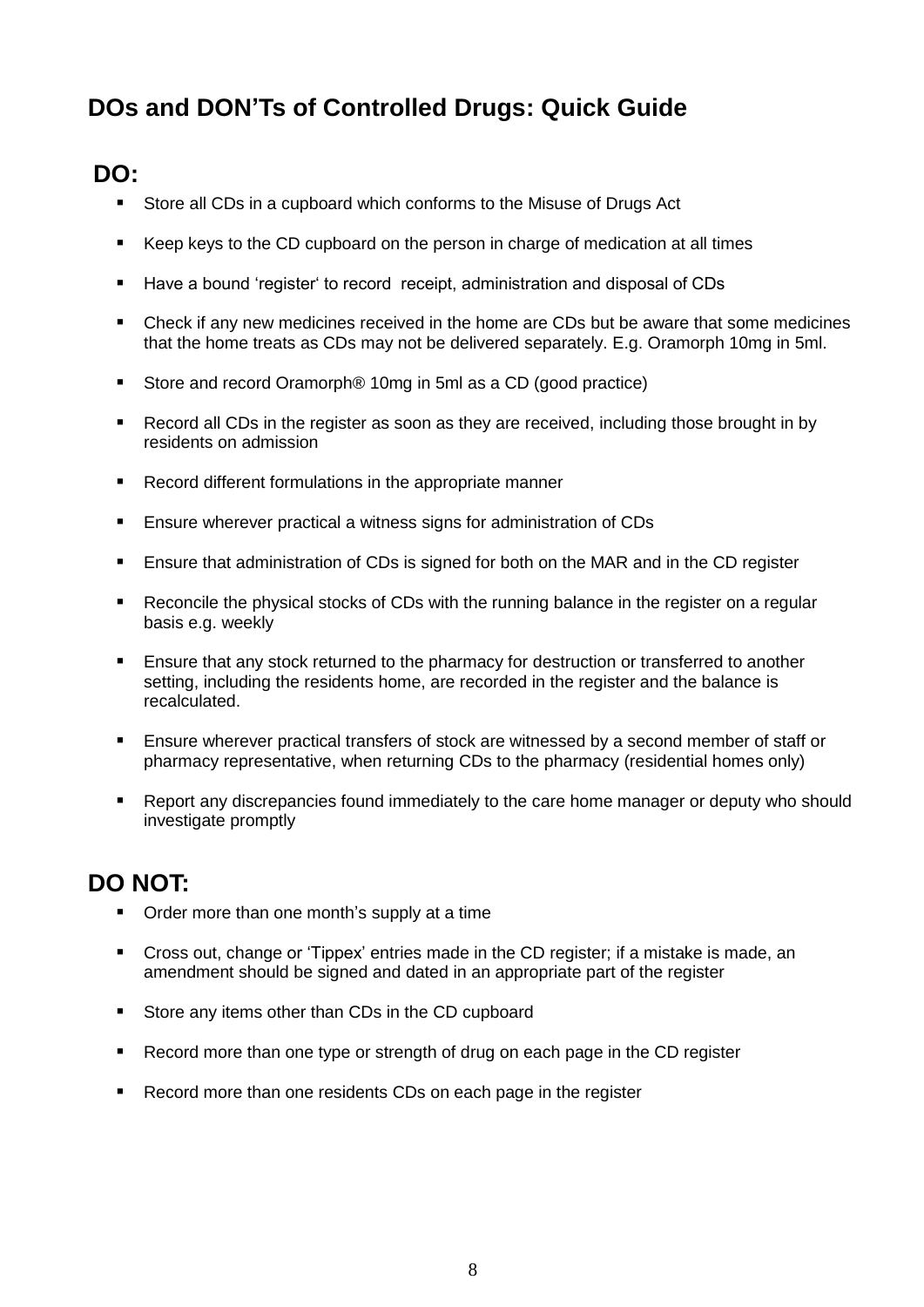### <span id="page-10-0"></span>**Appendix I**

#### **Controlled Drugs Schedules**

#### SCHEDULE 2

\* strength dependant, e.g. codeine inj 60mg/ml schedule 2 , codeine tabs 30 mg no schedule

Abstral **Abstral Abstral Abstral** Actiq **Actiq** Hydromorphone Pethidine Alfentanil Amphetamine Amineptine **Matrifen** Matrifen **Pholcodine**\* Cocaine **Medikinet** Physeptone Codeine Phosphate injection\* Medikinet XL **Quinalbarbitone** Concerta XL Methadone Methadone Rapifen Cyclimorph Methadose Remifentanil Dexamfetamine Metharose Ritalin Dextromoramide Methylamphetamine Secobarbital Diamorphine Methylphenidate Sevredol Dihydrocodeine\* Mezolar Mezolar Sublimaze Dihydromorphine Minijet Morphine Synastone Diphenoxylate\* Morphgesic Tapentadol Dipipanone Morphine\* Targinact Dipipanone and Cyclizine tablets Dronabinol **Nabilone** Nabilone Ultiva Durogesic DTrans Oramorph conc solution Victanyl Effentora **Community** Osmanil **Community Zomorph** Equasym XL Oxycodone Fencino Oxycontin Fentora OxyNorm Fentalis **Palexia SR** Fentanyl **Palladone** Filnarine Palladone SR Heroin Pamergan P100

Instanyl Lisdexamphetamine MST Continus MXL

Phenazocine Phenoperidine Tilofyl

#### SCHEDULE 3

Phentermine Suboxone Transtec Phenobarbital Temgesic Tramadol Subutex Temazepam Amobarbital/Amylobarbitone Butrans Mazindol Buccolam Diethylpropion Meprobamate/Methylbarbitone Buprenorphine Flunitrazepam Midazolam Butobarbital **Exercise Hypnovel** Hypnovel Pentazocine

This list is not exhaustive, reference should also be made to the Home Office's Controlled Drug List, the Misuse of Drugs Act 1971 (and amendments) and the Misuse of Drugs regulations 2001 (and amendments Jun 14)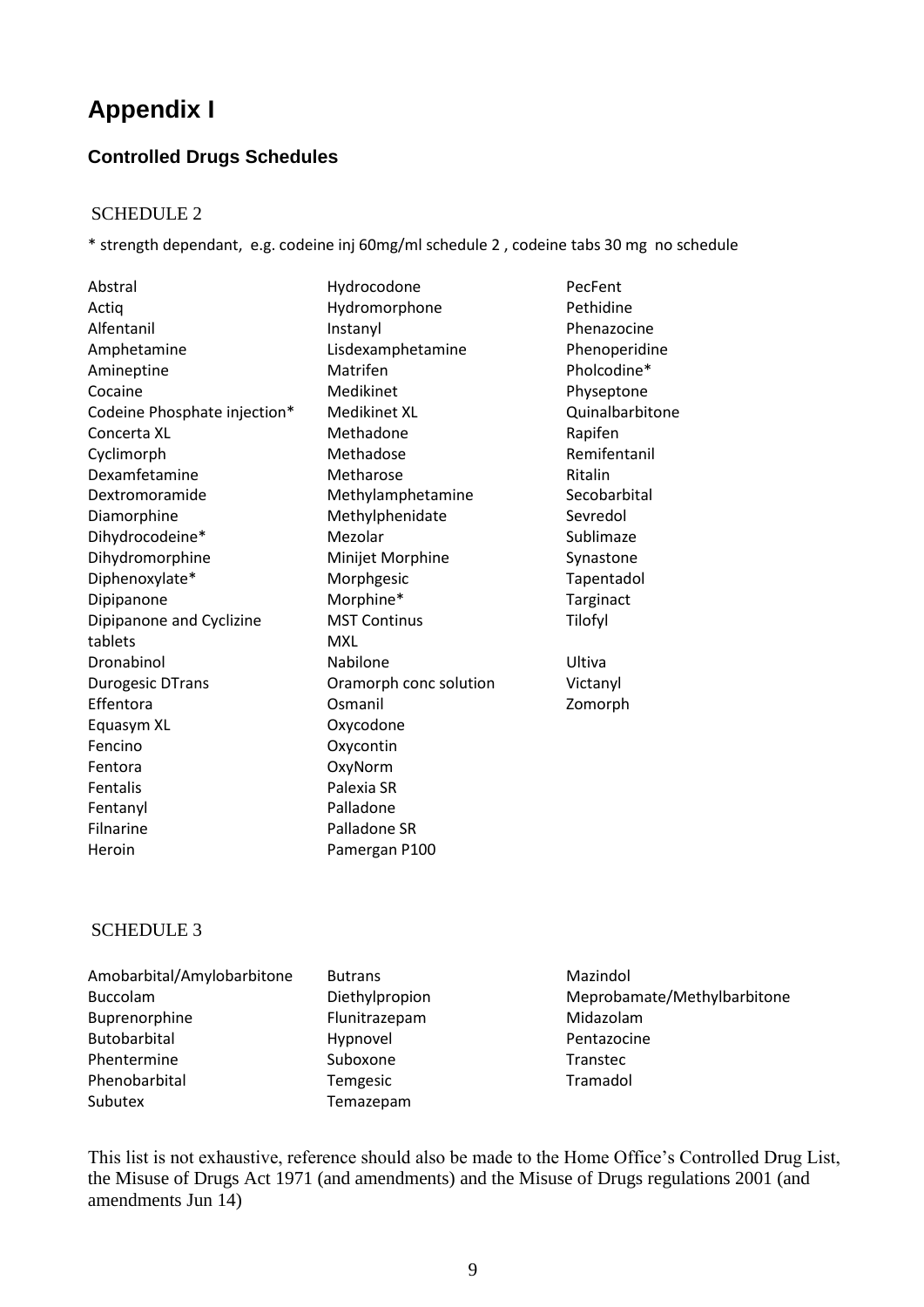

#### **Appendix II - Reporting of CD Incidents in Care Homes Pathway**